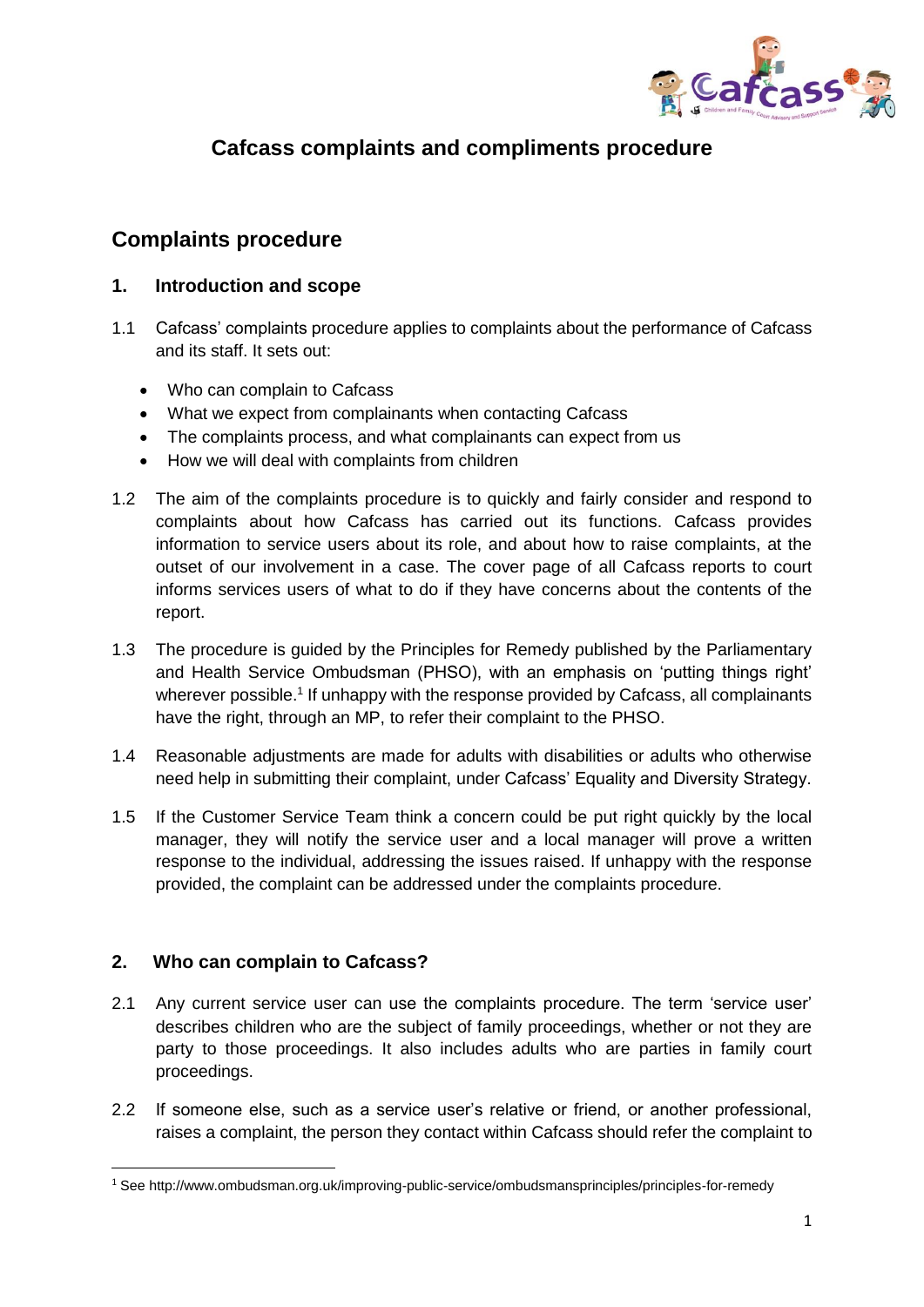the Customer Service Team. The Customer Service Team will provide a written response to the issues raised, within 15 working days if possible. This will not be within the terms of the complaints procedure published below.

2.3 If a service users raises a complaint about an employee of Cafcass that is not related to a case, the employee's line manager will consider the complaint and provide a written response to the issues raised, within 15 working days if possible.

#### **3. What we expect from complainants when contacting Cafcass**

- 3.1 Cafcass encourages service users to raise their concerns while Cafcass' involvement with the case is ongoing, as it is important that concerns are drawn to the attention of the court before proceedings conclude, wherever possible. Complainants should therefore raise concerns within six months of Cafcass' involvement with the case ending. Where exceptional circumstances have prevented complainants raising concerns within this timescale, Customer Service Managers will apply discretion in deciding whether to accept these complaints.
- 3.2 Evidence submitted by the complainant is considered by the Customer Service Team where it is proportionate and necessary to address the issues raised. Evidence obtained by deception, or where to consider it would place an excessive burden on staff time without making a significant contribution to the resolution of the complaint, will not be accepted.
- 3.3 Cafcass does not tolerate abusive or threatening behaviour towards staff, and incidents are dealt with in accordance with our guidance on managing unacceptable behaviour. Complaints submitted in an abusive or threatening manner will not be accepted, and complainants will be asked to re-submit their complaint. The Customer Service Team may refuse to accept complaints from repeatedly abusive or threatening complainants.
- 3.4 Cafcass has a responsibility to maintain a satisfactory level of service for all who make a complaint. Where frequent and/or repetitive contact impedes Cafcass' proper consideration of a complaint, or the complaints of others, we may need to limit our communication with the complainant while the complaint is investigated. We will inform the complainant when a decision to limit communication has been made, under our guidance on managing unacceptable behaviour. The Customer Service Team may refuse to accept complaints from unreasonably persistent complainants.

### **4. What service users can expect from us**

- 4.1 As Cafcass seeks to resolve issues promptly, the complaints procedure consists of only one step. Cafcass will not reinvestigate repeated complaints about the same issue.
- 4.2 Service users can raise their complaints in person, by phone, by letter or by email. We encourage complaints in writing, for clarity. Any complaint received by Cafcass will be passed to the Customer Service Team within one working day of receipt.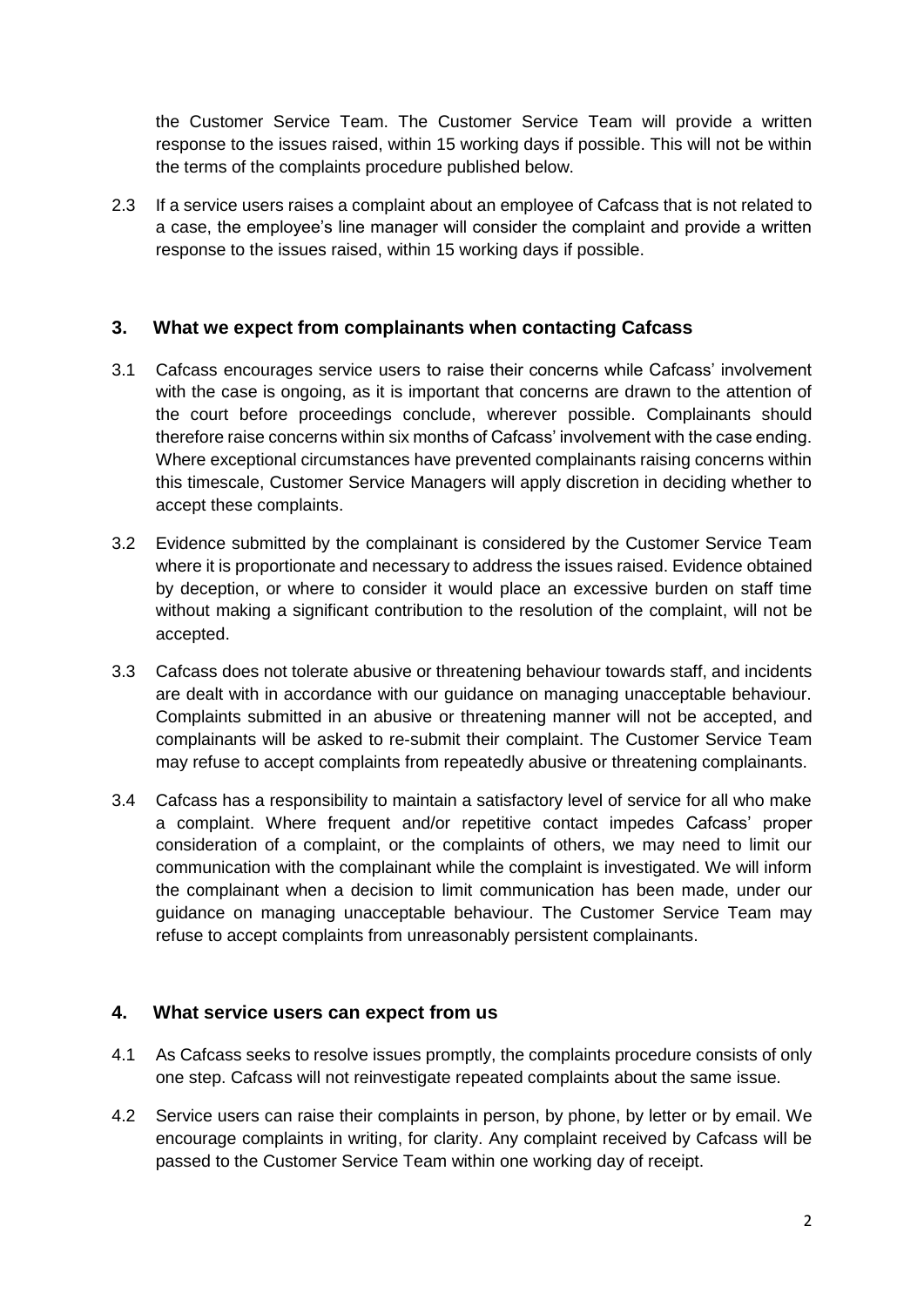4.3 The Customer Service Team will contact the complainant by phone (or in writing if requested) to find out full details of the complaint and the steps the complainant wishes Cafcass to take to put things right. The Customer Service Team will also, wherever possible, make contact with the Cafcass officer who is the focus of the complaint, to obtain a full understanding of the issues, and will consider relevant information on the case file such as court reports and any contact log recordings, and may seek additional evidence such as court transcripts.

#### The assessment process

- 4.4 The Customer Service Team will assess which aspects of the complaint relate to:
	- The professional judgement of a Cafcass officer
	- Factual errors within a report or other communication to the court
	- How the case has been managed and administered by Cafcass
	- The performance or conduct of a Cafcass employee
	- The actions of a Cafcass commissioned service provider
- 4.5 The purpose of this assessment is to identify any remedial action that Cafcass can take.
- 4.6 Concerns that relate to the officer's professional judgement are drawn to the attention of the court, together with Cafcass' response. Other complaints relating to, for example, the performance or conduct of the officer may also be relevant to court proceedings. The Customer Service Team will identify such complaints and decide whether they are drawn to the attention of the court.
- 4.7 Where factual errors are identified within a report or other communication to the court, the Customer Service Team will take action to ensure that either the court is notified or the errors are corrected, where possible, before the next court hearing.
- 4.8 Complaints relating to the performance or conduct of a Cafcass officer may be referred to the officer's manager. Complaints which raise serious concerns about the conduct of a Cafcass officer will be referred by the Customer Service Team to the relevant Head of Practice/Assistant Director to consider whether informal or formal action is required under the Employee Relations Policy.
- 4.9 Where the complaint relates to both Cafcass and a commissioned service provider, the Customer Service Team will discuss the complaint with the provider to decide how to respond. This may be a single response issued to the complainant, or separate responses from both the provider and Cafcass. Cafcass has a responsibility to ensure that commissioned service providers have a procedure in place for addressing the concerns of service users.

#### The response to the complaint

4.10 Following the assessment, the Customer Service Team will provide a written response to the service user no more than five working days before the next hearing where possible or, if there is no immediate court hearing, within a maximum of 15 working days after the receipt of the complaint. The response will explain: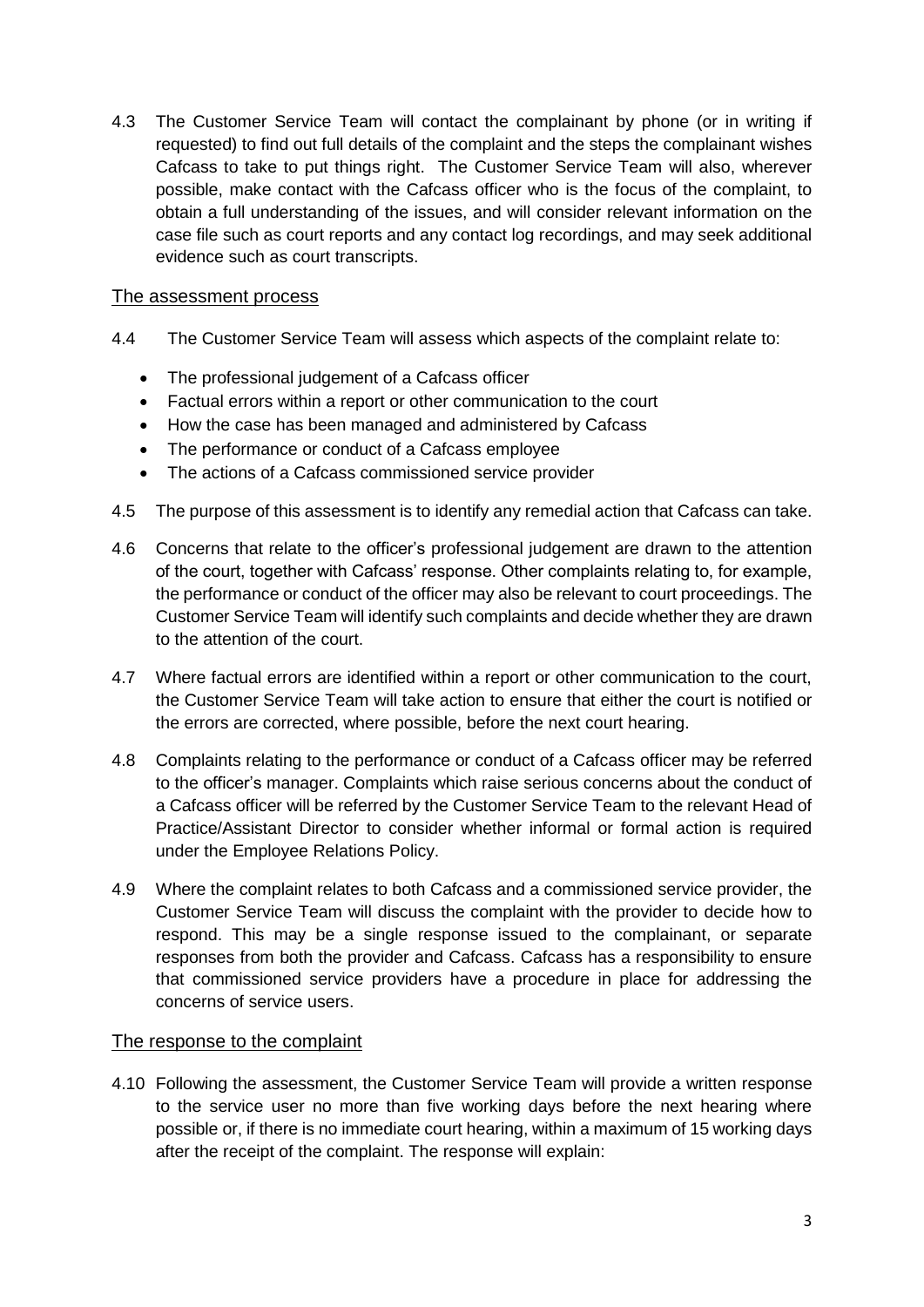- Cafcass' understanding of the complaint and the complainant's desired remedy; and
- The outcome of Cafcass' assessment of the complaint and an explanation of the decision made, including any steps Cafcass has taken/will be taking to put things right.
- 4.11 All complainants have the right, through an MP, to refer their complaint to the PHSO if dissatisfied with our complaint response. All complaints and complaint responses are sent to the manager of the practitioner to whom the complaint relates. Learning from complaints is shared with relevant operational managers, to enable improvements to be made.
- 4.12 In exceptional cases, it may take longer than 15 working days to get the evidence necessary to resolve the complaint. In these cases, we will provide an update to the complainant and issue a written response once the necessary evidence is received by the Customer Service Team.

#### **5. What children can expect from us**

- 5.1 When a child makes a complaint, a Head of Practice/Assistant Director is responsible for making sure it is addressed quickly and fairly. Information for children about how to make a complaint and how Cafcass will deal with their complaint is available in Cafcass' Compliments, Complaints and Feedback factsheet for children.
- 5.2 As with adults, we encourage children to raise their concerns with us while their case is ongoing, or within six months of our involvement ending. Where children contact us outside of this timeframe, we will consider whether any exceptional circumstances have prevented them from raising their complaint sooner. In any event, we will offer to meet with the child to discuss their concerns.
- 5.3 The Customer Service Team will always offer to arrange for a local manager to meet face-to-face with any child who has made a complaint. The meeting will take place at a time and venue convenient to the child, and children can be supported at the meeting by someone that they choose. This person should not be a party in the court proceedings.
- 5.4 The court is notified of the complaint and what Cafcass is doing about it, before the next hearing if it is an ongoing case. If the meeting with the manager does not take place until after the next hearing, the court will receive an update once this has taken place.

# **6. Compliments procedure**

6.1 Compliments are recorded to enable Cafcass to share good practice where this has had a positive impact on children and families. Compliments can be given in person, by phone, by letter or by email. Any compliment received from a service user is passed by the recipient to the Customer Service Team.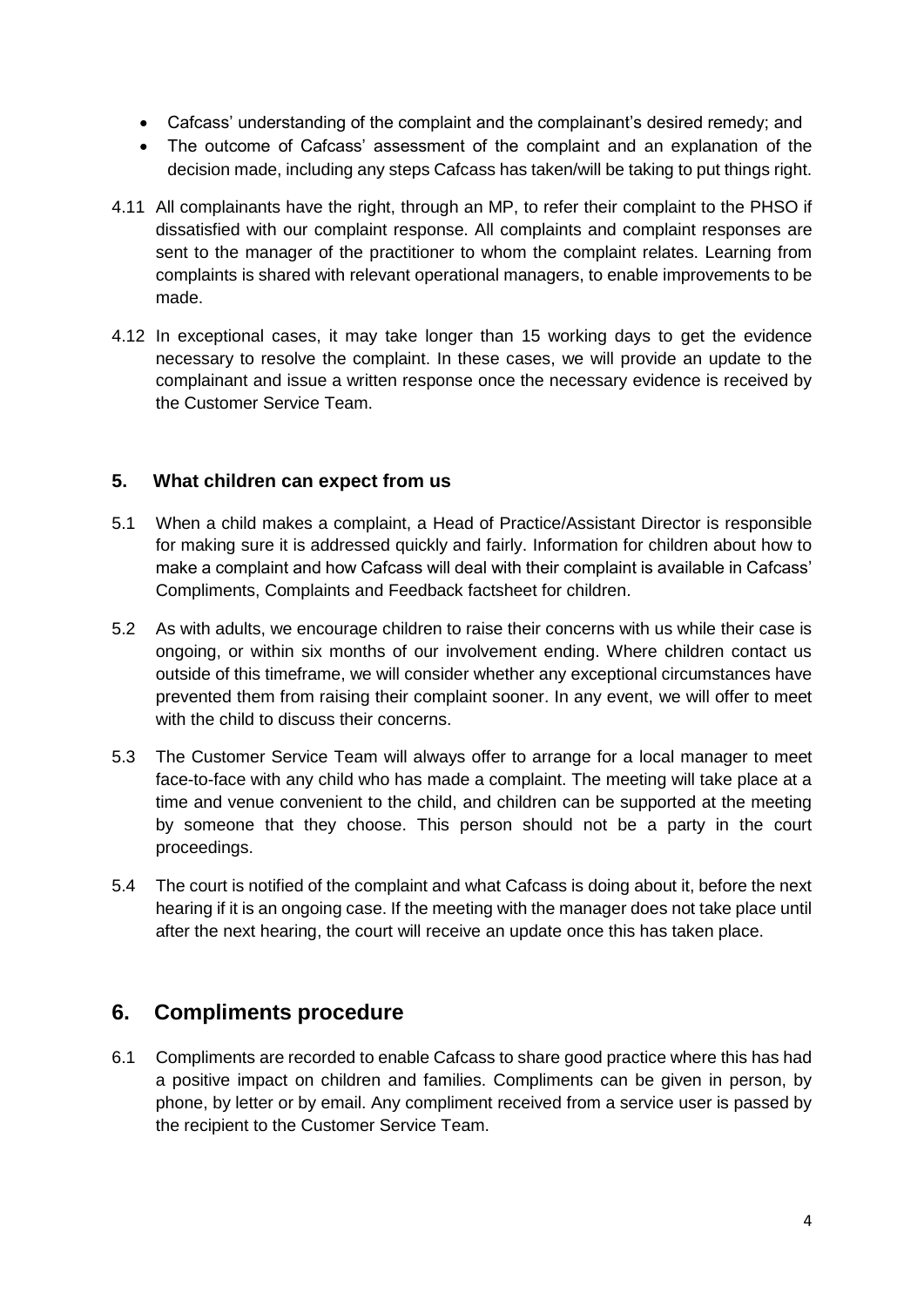- 6.2 Compliments from service users are recorded our electronic case management system (ECMS) and are brought to the attention of the relevant service manager.
- 6.3 Compliments from professionals are recorded by the local manager on Cafcass' performance management system.
- 6.4 Compliments are reported quarterly to senior managers, as with complaints.

| <b>Policy Owner</b> | Kevin Gibbs, Assistant Director            |
|---------------------|--------------------------------------------|
| Approved by         | Operational Management Team (October 2016) |
| Implemented on      | 17 November 2016                           |
| Amended on          | ΝA                                         |
| Version             | 3.0                                        |
| Next review         | November 2017                              |